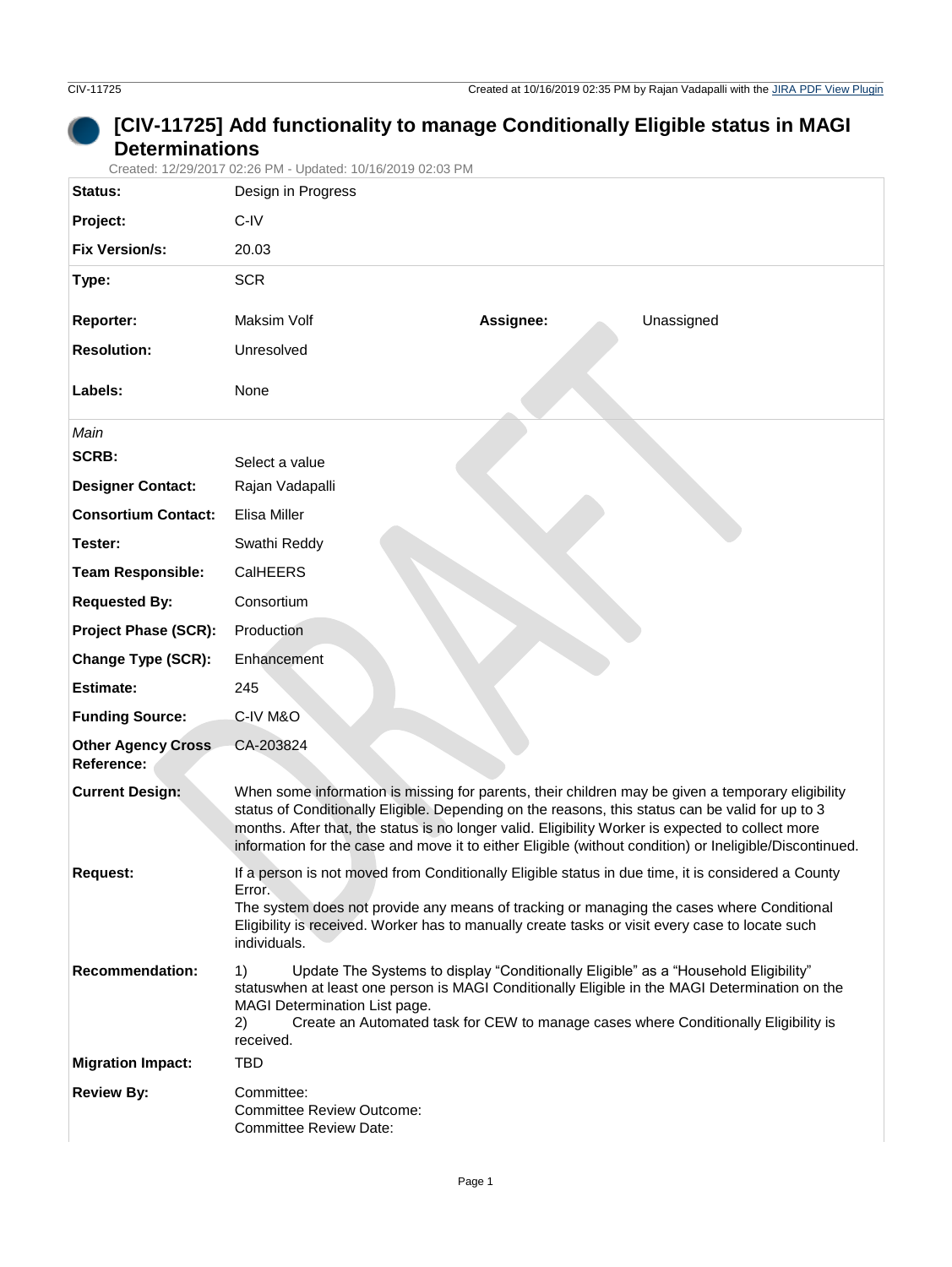| <b>Design in Progress:</b>                       | 08/21/2019                                                                                                                                                                                                                                |  |  |  |
|--------------------------------------------------|-------------------------------------------------------------------------------------------------------------------------------------------------------------------------------------------------------------------------------------------|--|--|--|
| Approval                                         |                                                                                                                                                                                                                                           |  |  |  |
| <b>Expedite Changes:</b>                         | <b>No</b>                                                                                                                                                                                                                                 |  |  |  |
| <b>SPG Status:</b>                               | Approved                                                                                                                                                                                                                                  |  |  |  |
| <b>SPG Approved date:</b>                        | 07/16/2019                                                                                                                                                                                                                                |  |  |  |
| <b>SPG Priority:</b><br><b>SPG Score:</b>        | High<br>75                                                                                                                                                                                                                                |  |  |  |
| <b>Committee:</b>                                | Medi-Cal/CMSP                                                                                                                                                                                                                             |  |  |  |
| <i>Impacts</i>                                   |                                                                                                                                                                                                                                           |  |  |  |
| <b>Committee Priority:</b>                       | Yes                                                                                                                                                                                                                                       |  |  |  |
| <b>Consortium</b><br><b>Management Review:</b>   | <b>No</b>                                                                                                                                                                                                                                 |  |  |  |
| <b>Programs Impacted:</b>                        | Medi-Cal/CMSP                                                                                                                                                                                                                             |  |  |  |
| <b>Peer Review Status:</b>                       | Incomplete                                                                                                                                                                                                                                |  |  |  |
| Create System Design Complete<br>Task?:          |                                                                                                                                                                                                                                           |  |  |  |
| <b>Content Revision</b>                          |                                                                                                                                                                                                                                           |  |  |  |
| <b>Content Revision</b><br><b>Description-1:</b> | 1.<br>Recommendation Change: {Description of<br>Recommendation Change} Before:<br>After:<br>ETC Change: {Description of ETC Change} Before:<br>2.                                                                                         |  |  |  |
|                                                  | After:<br>Release Change: {Description of Release Change}<br>3.<br>Before:<br>After:                                                                                                                                                      |  |  |  |
| <b>Content Revision</b><br><b>Description-2:</b> | Recommendation Change: {Description of<br>1.<br>Recommendation Change} Before:<br>After:<br>2.<br>ETC Change: {Description of ETC Change} Before:<br>After:<br>3.<br>Release Change: {Description of Release Change}<br>Before:<br>After: |  |  |  |
| <b>Content Revision</b><br>Description-3:        | Recommendation Change: {Description of<br>1.<br>Recommendation Change} Before:<br>After:<br>2.<br>ETC Change: {Description of ETC Change} Before:<br>After:<br>3.<br>Release Change: {Description of Release Change}<br>Before:<br>After: |  |  |  |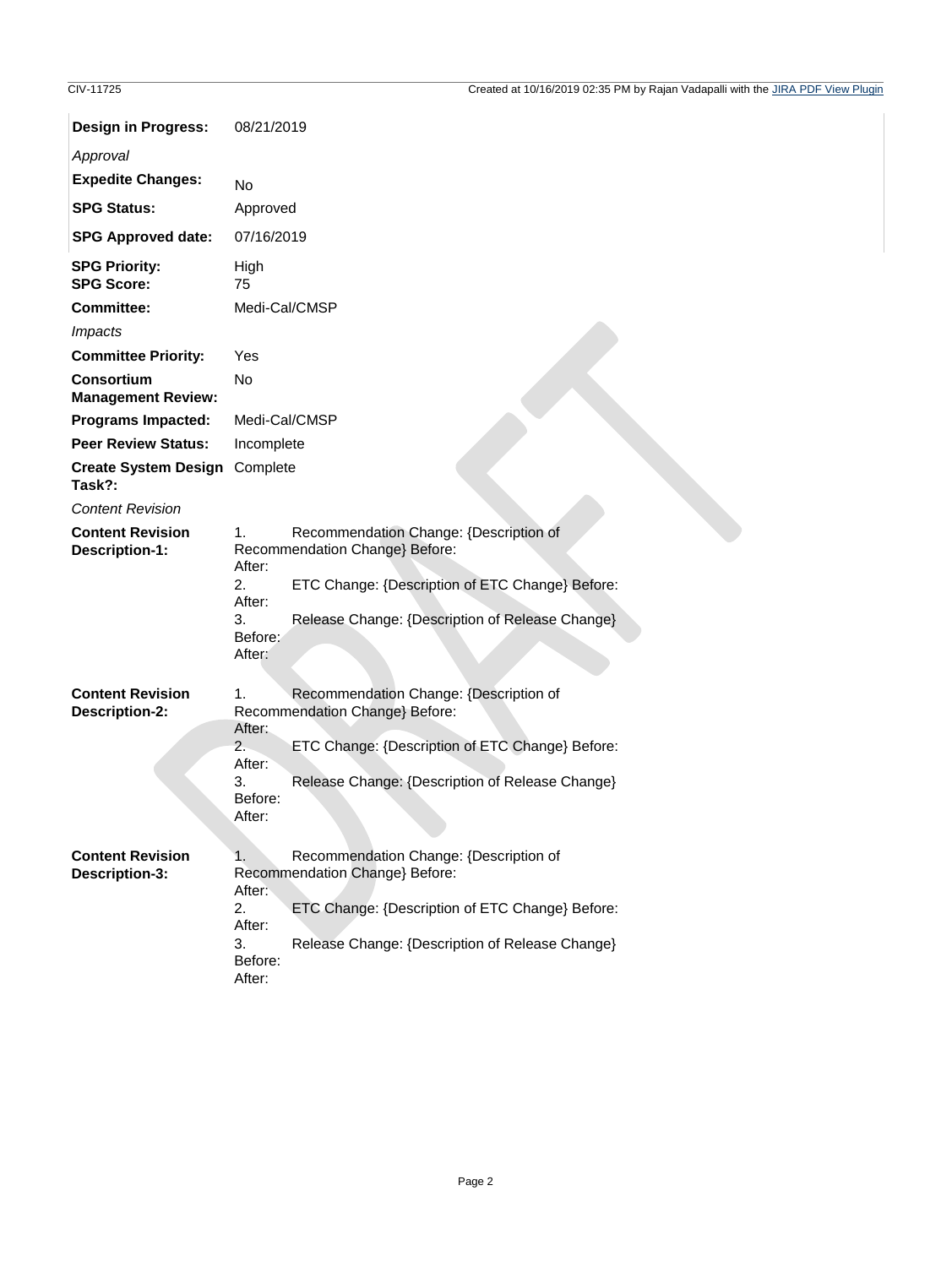## CIV-11725 Created at 10/16/2019 02:35 PM by Rajan Vadapalli with the JIRA PDF View Plugin **Content Revision Description-4:** *Release Notes* 1. Recommendation Change: {Description of Recommendation Change} Before: After: 2. ETC Change: {Description of ETC Change} Before: After: 3. Release Change: {Description of Release Change} Before: After: **Release Note Required:** Yes